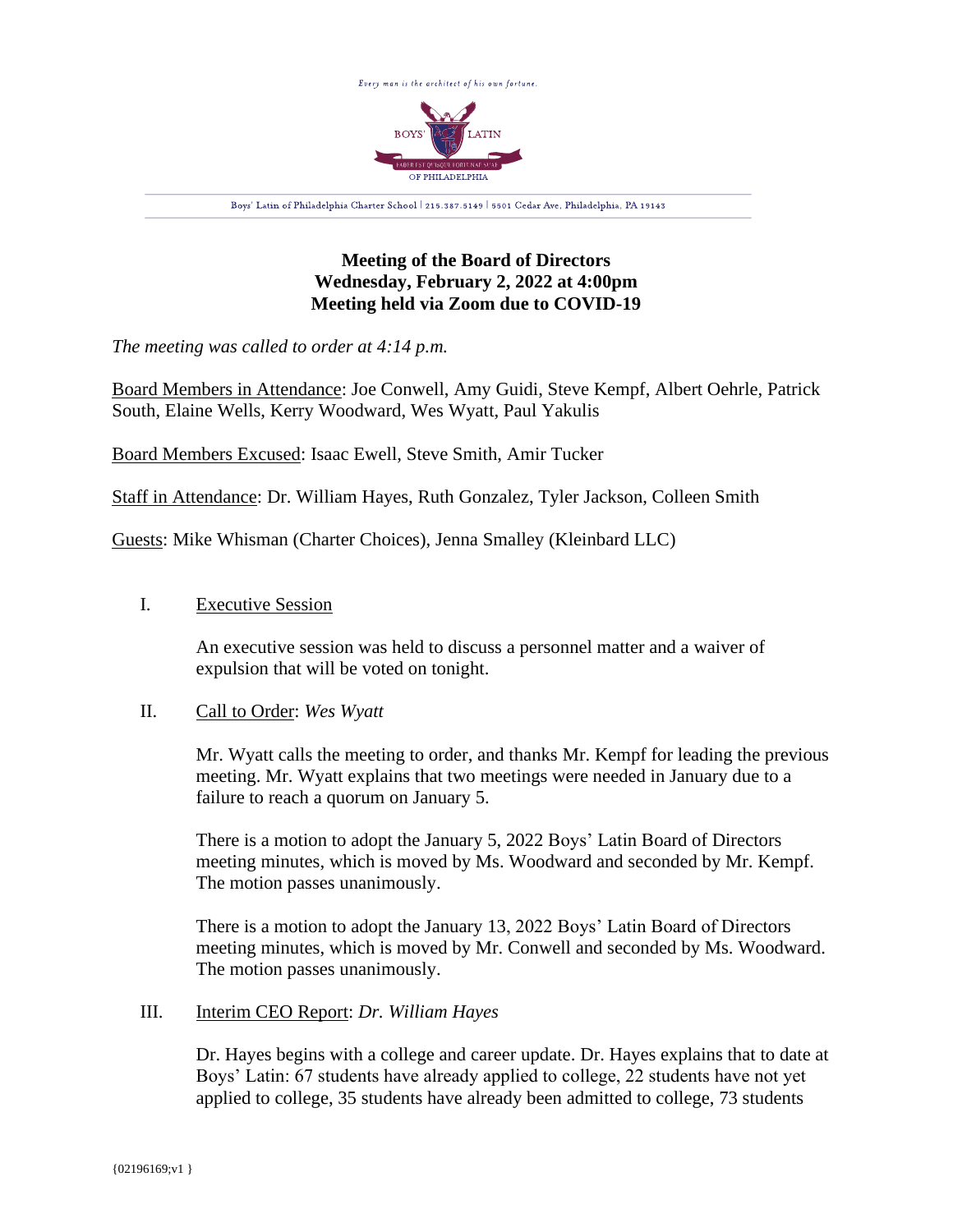have taken the SAT, and 16 students have yet to take the SAT. Dr. Hayes notes that it is mandatory for eligible students to take the SAT by March. The Boys' Latin college team tracks how many students have taken the SAT.

Dr. Hayes describes how the college team has already started to create trackers to monitor where students have applied and where they have been admitted, and will add the FAFSA as a column to track.

Dr. Hayes then discusses next steps for juniors, where PSAT data will be reviewed and linked to a college board account with Kahn Academy. Boys' Latin aims to register all juniors for the May SAT and have them complete a college assay prior to the end of school year in English Class. The school wants to identify any juniors for dual enrollment opportunities this summer.

Dr. Hayes then explains next steps for seniors, which include registering any remaining students for the March SAT, and have all seniors apply to the Community College of Philadelphia by February 28. Boys' Latin would like all seniors to apply to no less than three to four colleges by February 8. Dr. Hayes adds that there will be a HBCU presentation in Research Writing Class and one-on-one FAFSA support with every senior with the goal to have the FAFSA completed by May 1. The school will also assist seniors by using data points to make the best financially fit decision for themselves by June 1.

Dr. Hayes states that the college team is comprised of Jonas Crenshaw who manages Heidi Bonner and Erica Chance.

There is a discussion on how these next steps differ from actions that Boys' Latin has taken in the past. Dr. Hayes explains how the goals are consistent but now there is more accountability with tracking data. Boys' Latin is taking a more active approach to helping students.

Continuing, Dr. Hayes addresses the Waiver of Expulsion as discussed in executive session. Dr. Hayes explains how a student who committed a level 3 infraction was recommended for expulsion. The school's special education lawyers drafted a document that outlines the family's desire to withdraw from the school rather than having the student be expelled. Dr. Hayes notes that this a mutual agreement where the student will withdraw from the school without an expulsion hearing.

Ms. Smith turns to the updated Health and Safety Plan, as the Philadelphia Department of Public Health recently released significantly updated guidance which prompted this additional update. This revised plan was circulated to the board prior to this meeting. Ms. Smith describes the main changes, which include a revised definition of what it means to be fully vaccinated for various age groups, revised quarantine parameters, changes to contact tracing which will only occur in high risk settings, and new masking recommendations to pair a cloth mask with a surgical grade mask, or just wearing a surgical mask or a N95/K95 mask. Ms. Smith adds that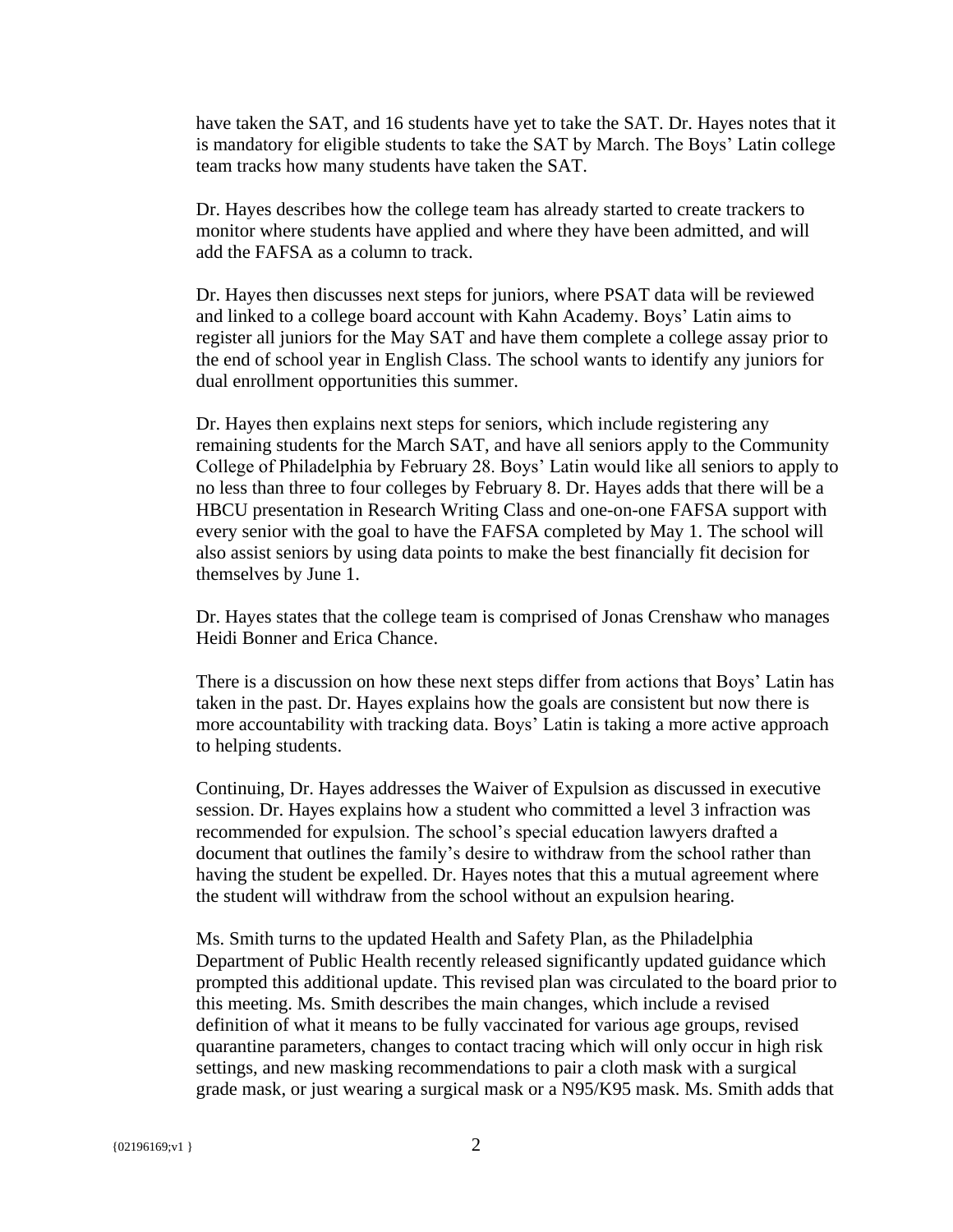Boys' Latin has purchased N95 masks for school employees and more students will be in school due to the narrowed the scope of contact tracing. Finally a random sample of 10 percent of the school's unvaccinated population will be tested on a weekly basis.

There is a discussion on the percentages of Boys' Latin students and employees currently vaccinated. Ms. Smith notes that in February and March Boys' Latin will host vaccination clinics with assistance from Jefferson and CHOP.

There is motion to adopt the Waiver of Expulsion, which is moved by Mr. Conwell and seconded by Mr. Oerhle. The following board members vote in the affirmative: Mr. Yakulis, Ms. Woodward, Mr. Kempf, Mr. Oehrle, Mr. Wyatt, Mr. Conwell, Ms. Wells, and Ms. Guidi. The motion passes unanimously.

There is motion to adopt the updated Health and Safety Plan, which is moved by Mr. Yakulis and seconded by Mr. Kempf. The following board members vote in the affirmative: Mr. Conwell, Mr. Oehrle, Mr. Yakulis, Mr. Kempf, Mr. Wyatt, Ms. Woodward, Ms. Wells, and Ms. Guidi. The motion passes unanimously.

Dr. Hayes concludes his presentation.

### IV. Board Committee Reports

a. Parent Liaison Report: *Elaine Wells*

Ms. Wells begins with an update on Boys' Latin's efforts to make the school environment more inviting for fathers by planning a Family Feud-style competition for students and fathers or father figures which will take place on February 21. Ms. Wells explains that meals will be provided and the event will be socially distant with masks required. The event will focus on bonding and getting to know some of the high school dads. Ms. Wells describes how Boys' Latin wants to make dads aware of the fact that the school is open and welcoming to fathers.

Turning to covid-19 vaccines, the EFN leadership team is planning to air PSAs featuring parents and students who have been vaccinated. Short videos will be created with the goal to encourage other students and family members to vaccinate. These parents and students will talk about why they felt it was important to get vaccinated, and the benefits, to encourage students and families to get the vaccine. Ms. Wells adds that Philadelphia SEAL has offered to edit and polish the videos to make them more professional looking at no cost. Youth-friendly flyers and information sheets will also be created and distributed which are more appealing to teens and young people.

Ms. Wells concludes her presentation.

b. Finance: *Kerry Woodward and Mike Whisman*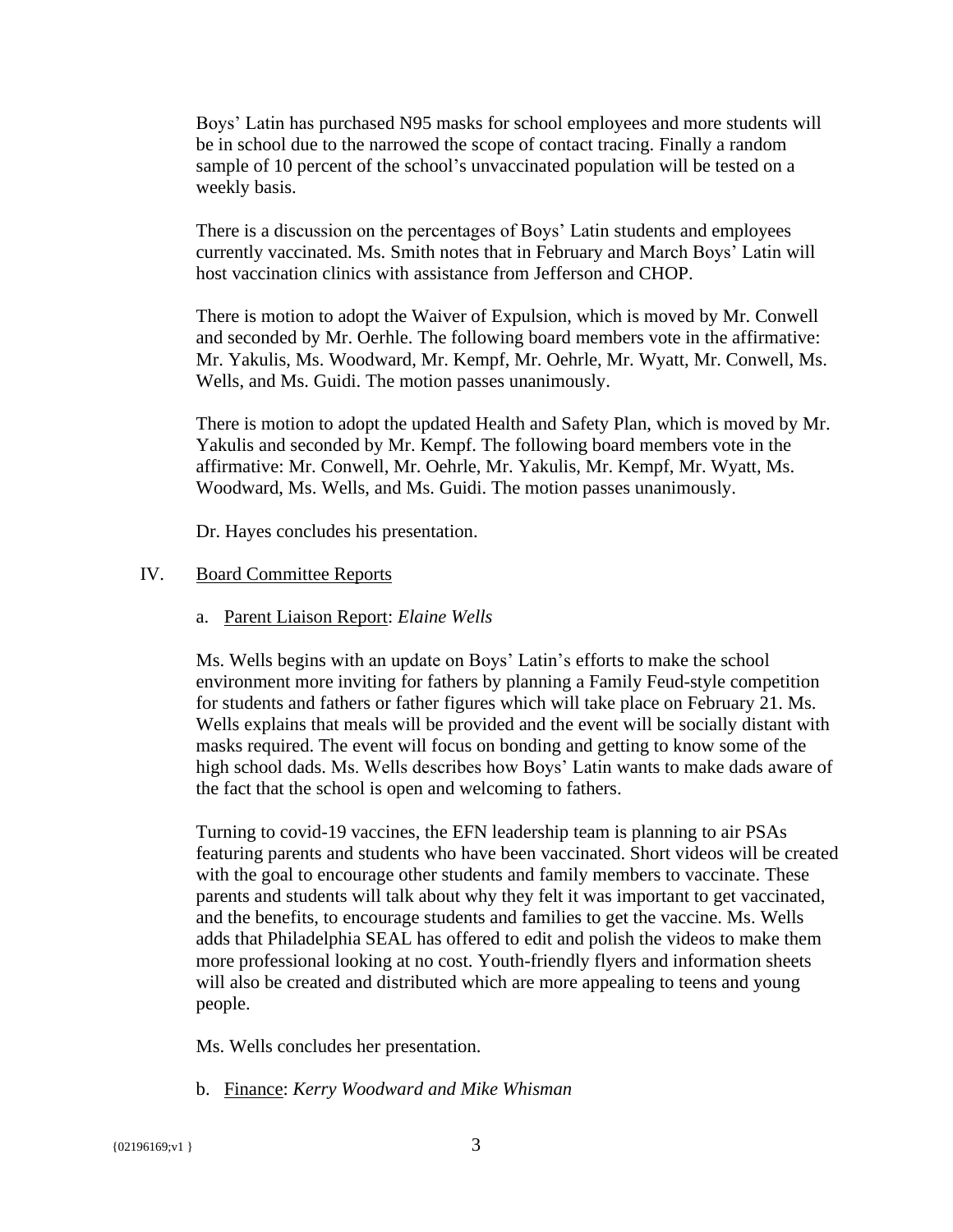Mr. Whisman describes how the finance committee has an opportunity to meet before each board meeting to go over financial statements in detail. Turning to the summary report, Mr. Whisman explains that through six months the cash balance is down due to capital projects and federal stimulus program money which has yet to come in. Current liabilities through same time period are down with the largest decrease being summer pay for teachers, where they are paid in July and August then accrue balances throughout the school year. Mr. Whisman notes that Boys' Latin is eight students under budget, which compared to other charters in Philadelphia is not too bad. The school will work with the School District to make sure it is paid for the right amount of students. Boys' Latin is currently under in terms of personnel costs due to health care. In terms of year-to-date information, Boys' Latin is showing a deficit of \$1 million which is a positive variance. There is a budgeted surplus when reserves are factored in so these numbers will get better over the next six months. The school shows 60 days of cash on hand which the School District is looking for. Boys' Latin also has covenants with Meridian Bank and TD Bank, and are in good shape with projected surpluses to meet those covenants. Ms. Whisman describes how budget season is approaching for charter schools, so the finance committee has started a conversation around inflationary news and other items to keep an eye on over the next few months as a budget is drafted for the next school year.

Ms. Smith adds that in terms of the timeline, the staff seeks to get a draft budget to the finance committee for their deep review in March. Then that amended draft will be presented to the board in April. The budget will be further revised and brought back to the finance committee for another thorough round of review in May with final review for board approval in June.

Ms. Woodward thanks Mr. Whisman and Ms. Smith for their finance summaries.

There is a motion to adopt the 2/2/2022 Hires, Terminations, and Resignations as presented in the 2/2/2022 personnel report and reviewed in executive session, which is moved by Mr. Conwell and seconded by Mr. Kempf. The following board members vote in the affirmative: Mr. Wyatt, Mr. Kempf, Mr. Conwell, Ms. Woodward, Mr. Yakulis, Mr. Oehrle, and Ms. Wells. The motion passes unanimously.

There is a motion to adopt the  $2/2/2022$  Contracts<sup>1</sup> as discussed in executive session and previously circulated to the board, which is moved by Ms. Woodward and seconded by Mr. Kempf. The following board members vote in the affirmative: Ms. Wells, Mr. Oehrle, Mr. Wyatt, Mr. Kempf, Ms. Woodward, Mr. Conwell, and Mr. Yakulis. The motion passes unanimously.

<sup>&</sup>lt;sup>1</sup> All About Events, LLC Event Agreement; BSD Education Online Subscription Agreement; Built to Last Solutions, LLC Executive Coaching Services Contract; D&N Snackz LLC Vending Placement Agreement; Merion Golf Club Banquet Event Contract and Polices; PowerSchool SIS Optimization Services Agreement; Quill Premium Subscription Agreement; Raymond Fields Independent Contractor Agreement; and S. Hall HR Consulting, LLC Consulting Agreement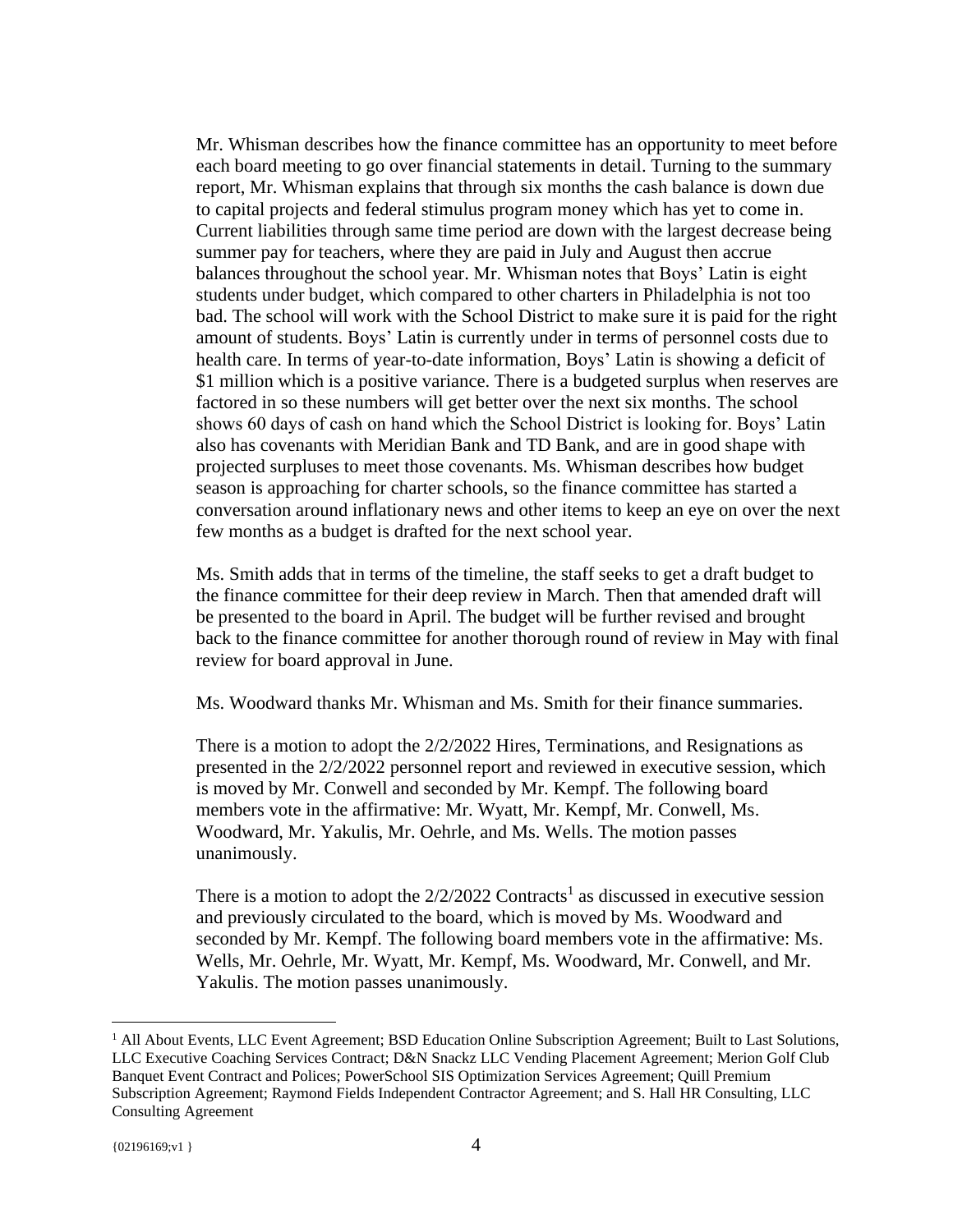Ms. Smith notes that Mr. South voted in the affirmative for the Waiver and Expulsion and updated Health and Safety Plan via text message.

Ms. Woodward and Mr. Whisman conclude their presentation.

#### c. Development: *Colleen Smith*

Ms. Smith begins with the development summary and report, as to date Boys' Latin has raised just under \$1 million in cash and commitments. Ms. Smith notes that the budgeted development goal is \$1.3 million which the school is very close to meeting. Ms. Smith is eager to share that Boys' Latin's annual appeal raised \$130,000 which is 1.5 times the usual amount raised. Ms. Smith thanks Mr. Jackson who led the charge with a successful campaign. The next major development activity is the annual fundraiser which is planned for April 28 from 6-9 p.m. at the Merion Golf Club. Save the dates were sent out earlier this month and the sponsorship mailing went out on Monday. Ms. Smith advises that anyone who wishes to sponsor should make that contribution by the end of February. Ms. Smith thanks the board in advance for their support and engagement during the event planning process.

Ms. Smith adds how upon receipt of a donation Mr. Tyler prepares an acknowledgement letter from the school which is sent out within one week of receiving the gift.

There is a discussion on targeted approaches with donors and building a strong donor base.

Ms. Smith concludes his presentation.

d. Facilities: *Joe Conwell and Wes Wyatt*

Mr. Wyatt explains how the facilities committee continues to meet on regular basis to discuss the master plan, how to best utilize both campuses, and any long-term needs, wants, desires for Boys' Latin.

Mr. Wyatt and Mr. Conwell conclude their presentation.

e. Governance: *Albert Oehrle*

Mr. Oehrle has no report.

f. Education: *Steve Kempf*

Mr. Kempf begins by explaining how the education committee met last week to go over in great detail the statistics discussed earlier during Dr. Hayes' presentation